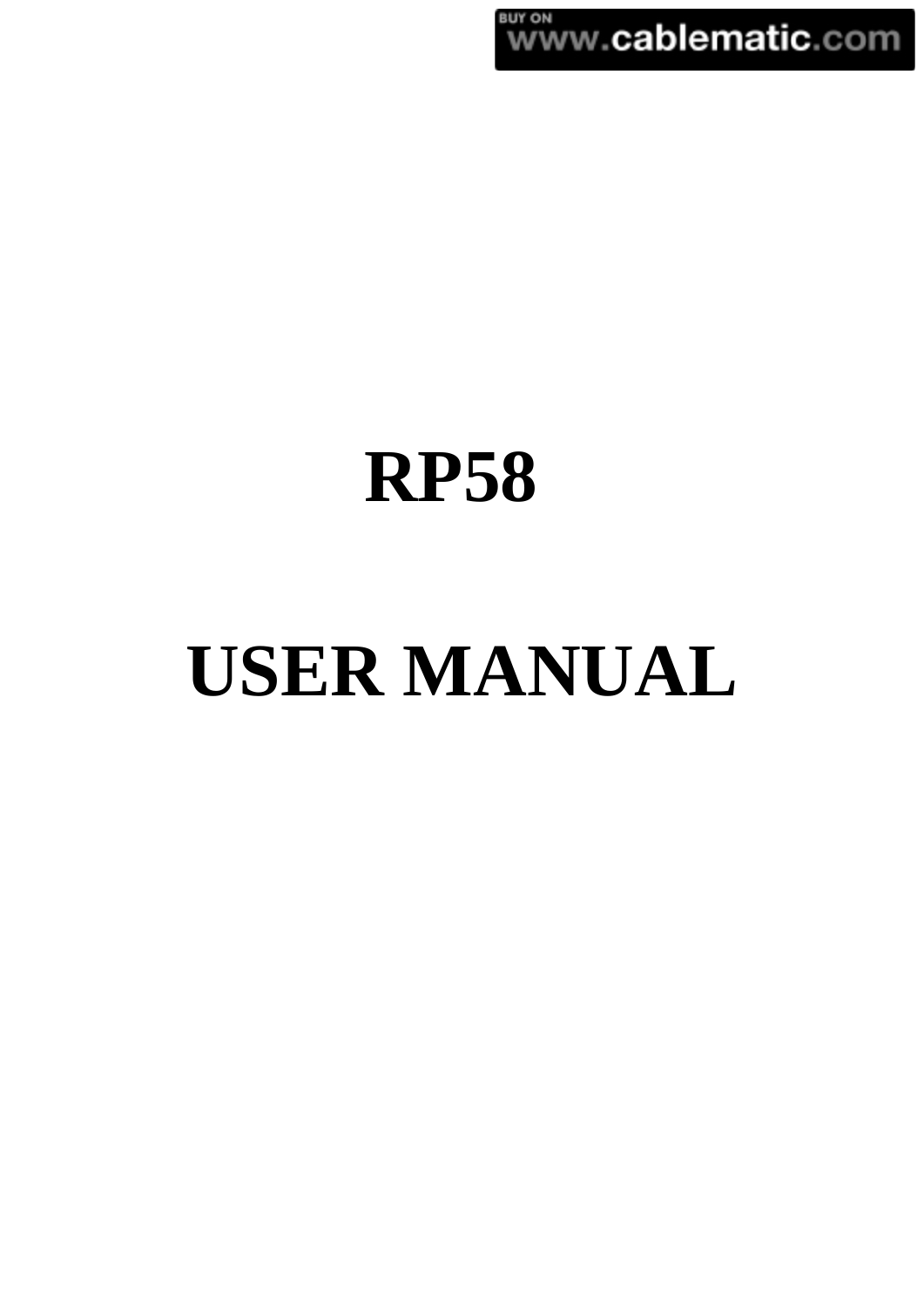# **Catalog**

<span id="page-1-0"></span>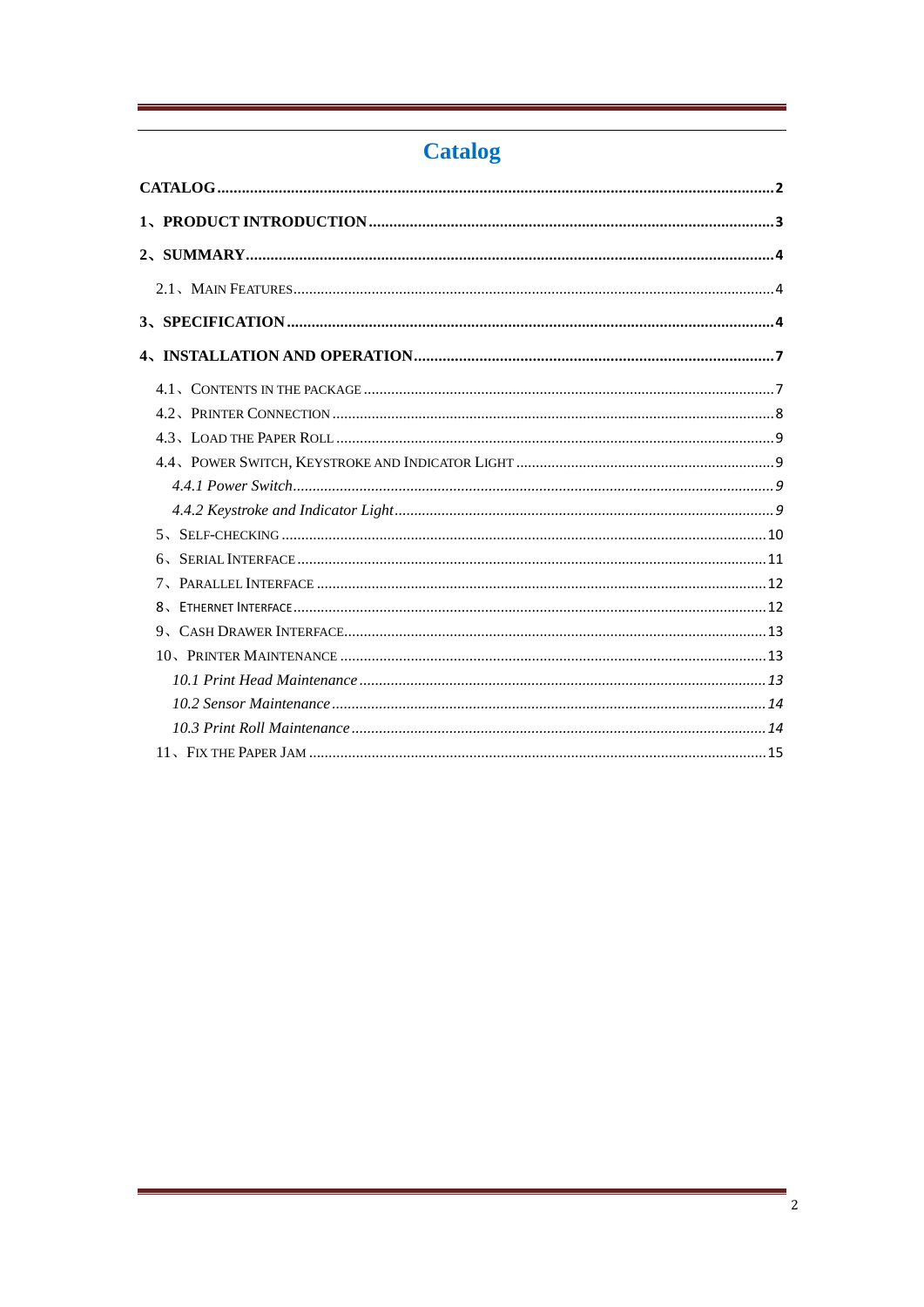# <span id="page-2-0"></span>**1**、**PRODUCT INTRODUCTION**

Model: RP58 is a POS direct thermal receipt printer with easy operation and high cost effective, which is widely used in supermarket, hospital, restaurant, bank, oil station, turnpike etc.

#### *Safety Notice*

 Please read carefully and strict compliance with use of following instructions before operating the printer.

*1. Safety Warning*

*Warning:* Do not touch the cutter of printer.

*Warning:* The print head is heating element; do not touch it and its peripheral

parts during the printing process or the print just ended.

*Warning:* Do not touch the surface of print head and its connections to avoid

damage it.

#### *2. Notice*

- (1) The printer should be installed at a firm place and avoid it in vibration and shake.
- (2) Do not use or store the printer in the location of high temperature, humidity or heavy pollution.
- (3) The power adapter of printer should be connected to a properly grounded socket. Avoid using the same socket with other large electronic machines or the equipments which could cause the voltage fluctuation.
- (4) Do not let water or foreign objects get inside the printer, if it happens, please turn off the power supply immediately.
- (5) Printer could not be worked under the paperless process; otherwise it would seriously damage the print roll and the thermal print head.
- (6) Please disconnect the power supply if a long time not to use the printer.
- (7) The user is not allowed to dismantle the printer by self for repairing or remolding.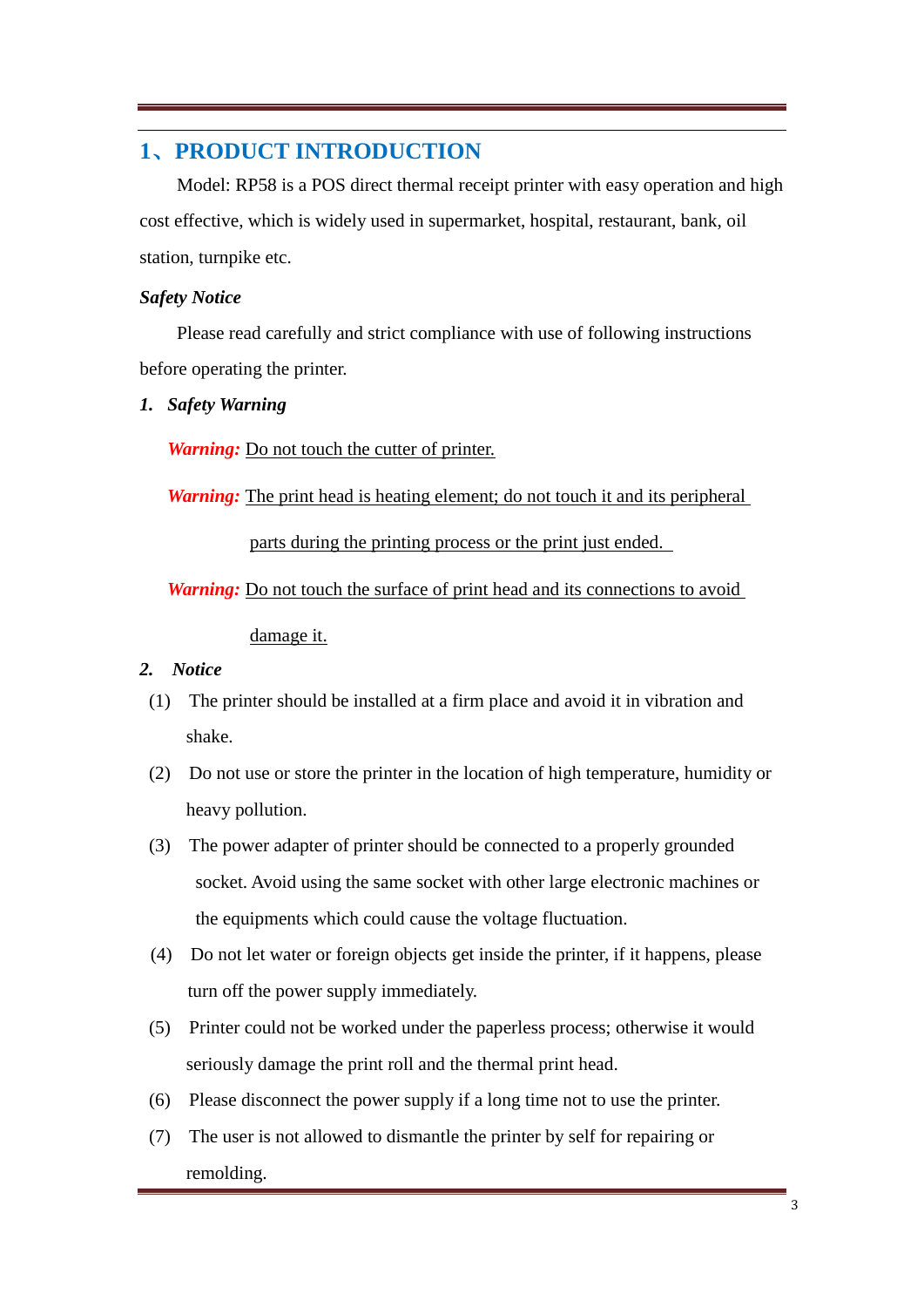- (8) Use only supplied power adapter.
- (9) In order to ensure the printing quality and extend the life of printer, please use the recommendatory thermal paper or the one which has the same quality.
- (10) Please make sure the power of printer is off when plugging the connecting line.
- (11) Please keep the user manual for reference when using.

# <span id="page-3-1"></span><span id="page-3-0"></span>**2**、**SUMMARY**

### **2.1**、**Main Features**

- High print quality
- Low noise
- Supports cash drawer driver
- $\bullet$  Compact and lightweight, Pretty outside design
- Good structure, easy using
- Interface: USB, Serial, Parallel, Ethernet
- The font could be magnified, bolded or underlined and the user also could adjust the character spacing before printing.
- Supports the print of different density bitmap and download figure.
- High print speed
- Low power consumption and operation cost (No need ribbon or ink box)
- Emulation: ESC/POS

# <span id="page-3-2"></span>**3**、**SPECIFICATION**

- Printing Method: Direct thermal printing
- Paper Width:  $57.5 \pm 0.5$ mm
- ●Effective Printing Width:48mm
- Printing Speed: 90mm/s (Max.)
- ●Print head performance:

Resolution:384 dots/line or 8 dots/mm

TPH: 50KM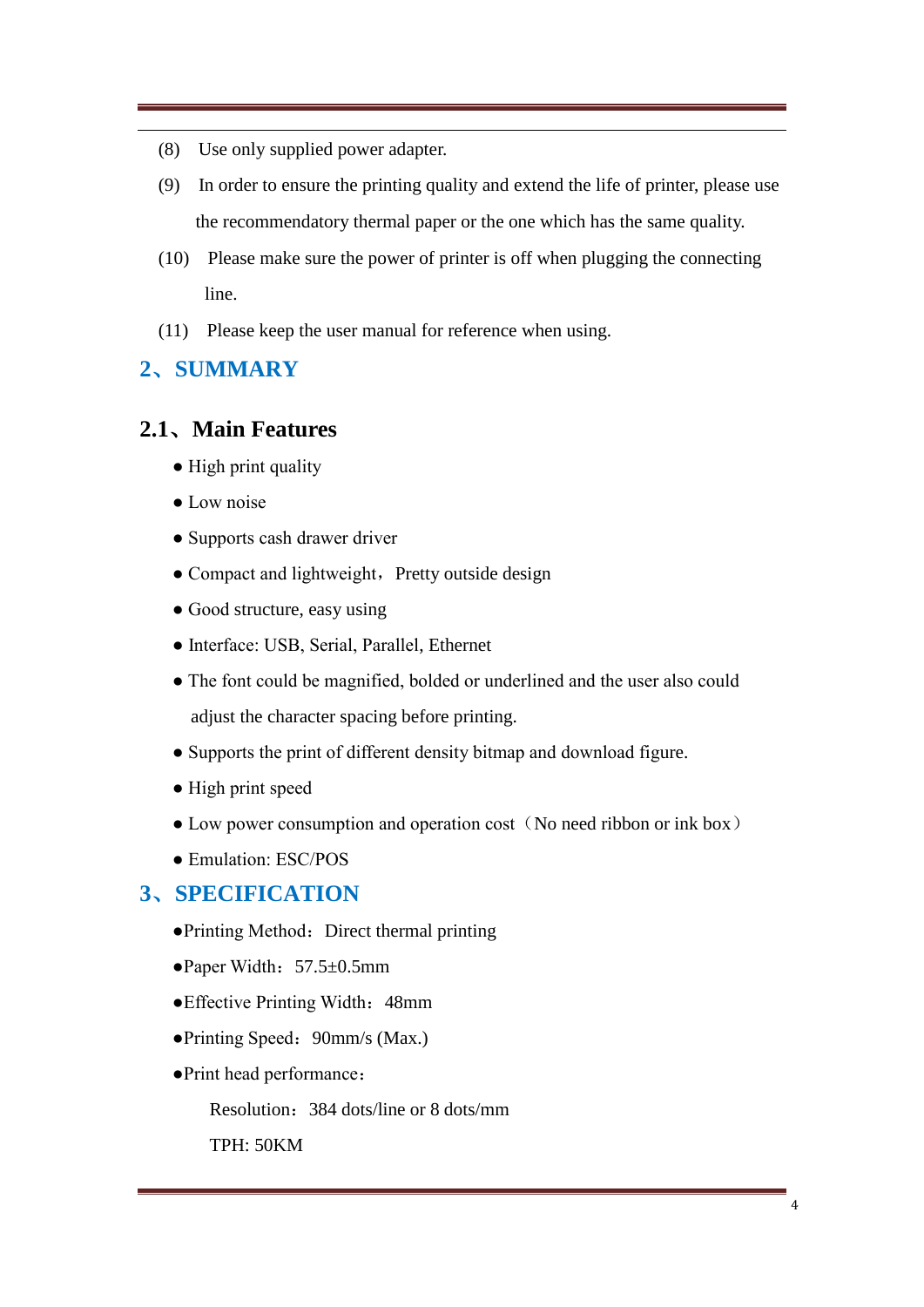#### ●Interface:





**USB Cash Drawer Power** 

**Serial:** DB9 female head interface, baud rate is 9600bps, data structure is no parity, 8 bits of data and 1 stop bit, supports RTS/CTS and XON/XOFF handshake protocol.



**Serial Cash Drawer Power** 

Parallel: 25PIN (Male head) bidirectional parallel interface, 8 bit parallel interface, supports BUSY/nAck handshake protocol.



**Parallel Cash Drawer Power** 

**Ethernet:** RJ45-8P standard interface, 10M/100M adaptive transmission speed, 100M network LED indicator, LED data communication indicator.

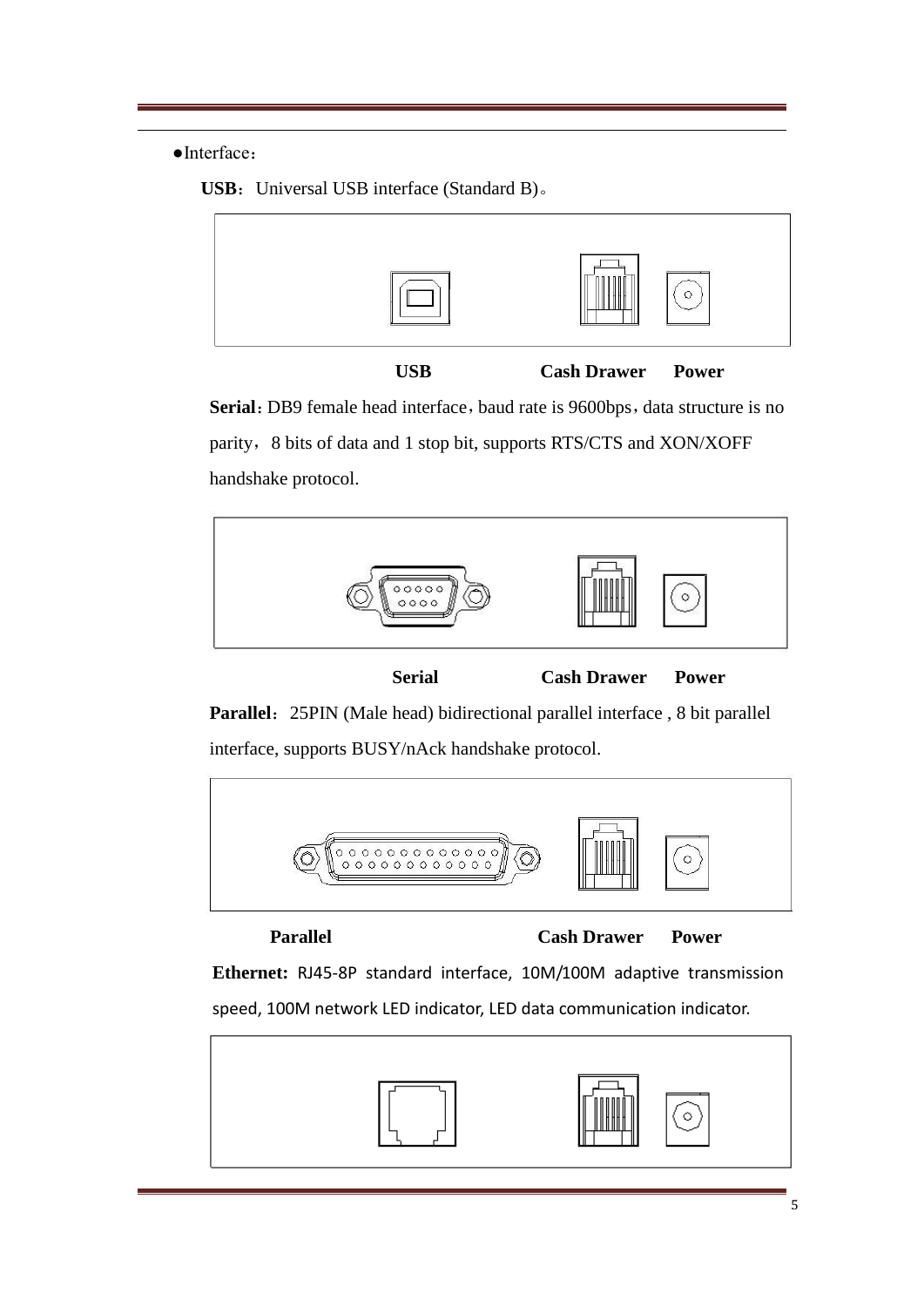# **Ethernet Cash Drawer Power**

**Cash Drawer Control:** 6 lines RJ-11 socket, out put: DC12V/1A

#### **Character** :

ASCII code character set:  $12\times24$  dots,  $1.25(W)$   $\times3.00(H)$  mm

Chinese character:  $24\times24$  dots,  $3.00(W)$   $\times3.00(H)$  mm

International Codepage:PC437、Katakana、PC850、PC860、PC863、PC865、

WPC1252、 PC866、PC852、PC858 and so on

Printing Code: Supports UPC-A、UPC-E、EAN(JAN)13、EAN(JAN)8、

CODE39、CODABAR、ITF、CODE93、CODE128.

Printing paper:

Paper Type: Thermal paper

Paper Width:  $57.5 \pm 0.5$ mm Paper Thickness:  $0.06 \sim 0.08$ mm

Paper roll diameter: Φ80mm

Recommendatory thermal paper:

Item #: AF50KS-E Manufacturer: Jujo Thermal Oy(Finland)

Item #: TF-50KS-E Manufacturer: Nippon Paper Industries Co., Ltd

#### *Note:*

- $(1)$  Suggest to use the recommendatory thermal paper or the one which has the same quality, otherwise, would affect the printing result; even though, shorten the life of thermal head.
- (2) Do not use the paper roll that the end of paper is pasted at the axis core, it would cause the damage to the printer.
- (3) If the thermal paper is polluted by the chemical or oil, it would fading or decrease the feeling of heat and influence the print result finally.
- $(4)$  It would result the fading of thermal paper if to use the hard material to chafe the surface.
- (5) Please pay attention to the temperature, humidity and illumination of the storage for thermal paper. The paper would fade if the storage temperature is over 70 centigrade.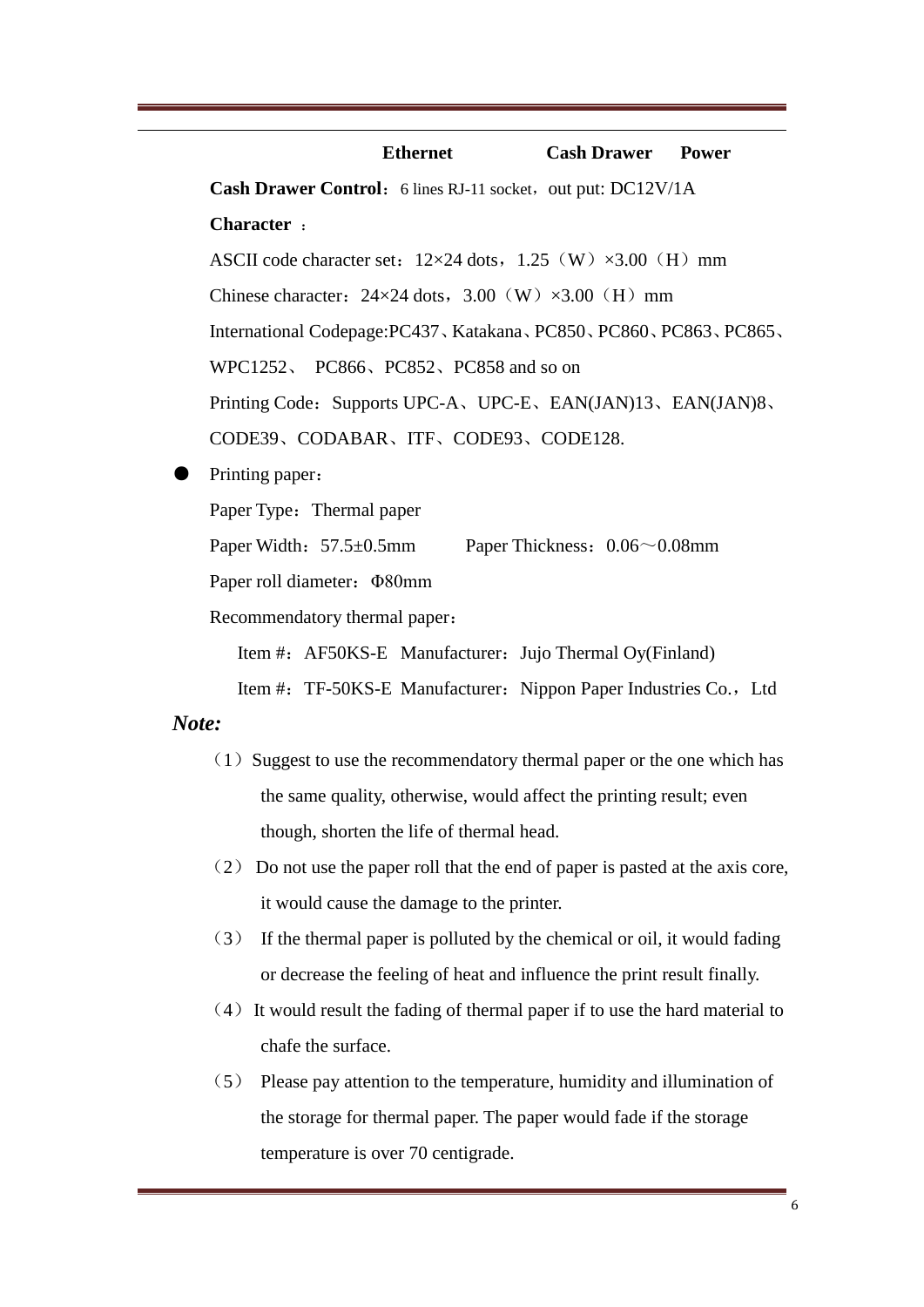• MCBF:  $5 \times 10^6$  lines

● Emulation: ESC/POS

Print Font: Supports ANK: 12 x24,9x17, Chinese: 24 x 24

Print Dot/Map: Supports the printing of different dots and maps

#### ● Power Adapter:

Adapter Input: AC 110V/220V, 50∽60Hz

Adapter Output: DC 12V/2A

Printer Input: DC 12V/2A

- $\bullet$  Net Weight: About 1.2kg (exclude the paper roll)
- Dimension:

 $210(L) \times 135(W) \times 130(H)$  mm

● Environmental Adaption:

| Operation Temperature: $0 \sim 50 \text{ C}$ |  | Operation Humidity: $10 \sim 80\%$ |  |
|----------------------------------------------|--|------------------------------------|--|
|----------------------------------------------|--|------------------------------------|--|

Storage Temperature: -10∽60°C Storage Humidity: 10∽90%

Model #:

| RP58U              | <b>USB</b> Interface     |
|--------------------|--------------------------|
| <b>RP58S</b>       | Serial Interface         |
| RP <sub>58</sub> P | Parallel Interface       |
|                    | RP58L Ethernet Interface |

# <span id="page-6-1"></span><span id="page-6-0"></span>**4**、**INSTALLATION AND OPERATION**

# **4.1**、**Contents in the package**

Parts:

Please check the parts when opening the box, if there is something missed, please contact with the supplier or the manufacturer.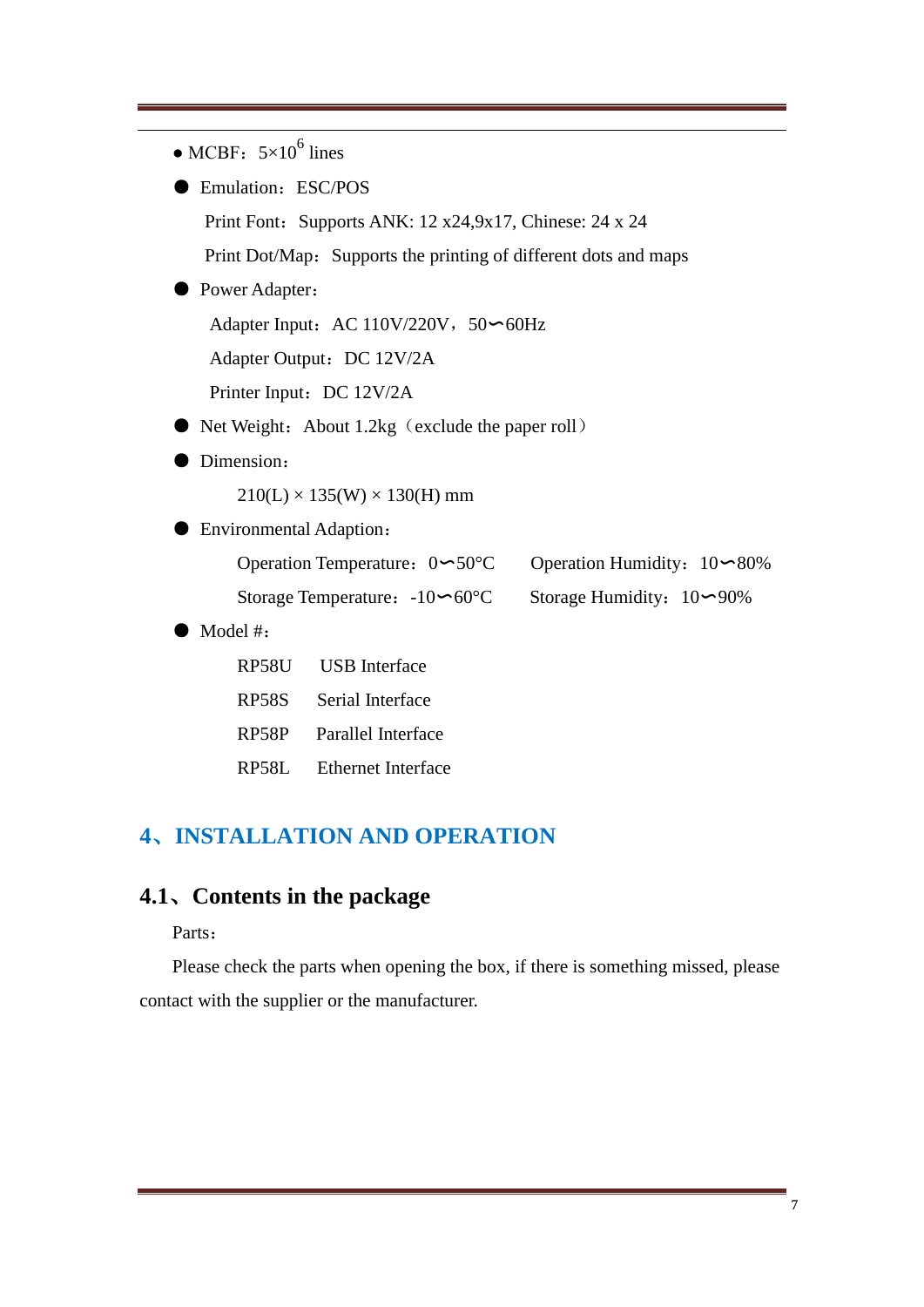

# <span id="page-7-0"></span>**4.2**、**Printer Connection**

- (1) To ensure the printer and PC is powered off and then insert the matched data connection lines to the interfaces (USB/Parallel/Serial/Ethernet) of the printer, the other ends are to the PC.
- (2) If the user fit out the electric opened cash drawer for the printer that could insert the RJ-11 connection line of it to the corresponding interface of the printer. (PS: The specification of cash drawer should be accorded with the driver requirement of printer).
- (3) Power adapter

 Please only use the supplied power adapter. Such as the following picture:

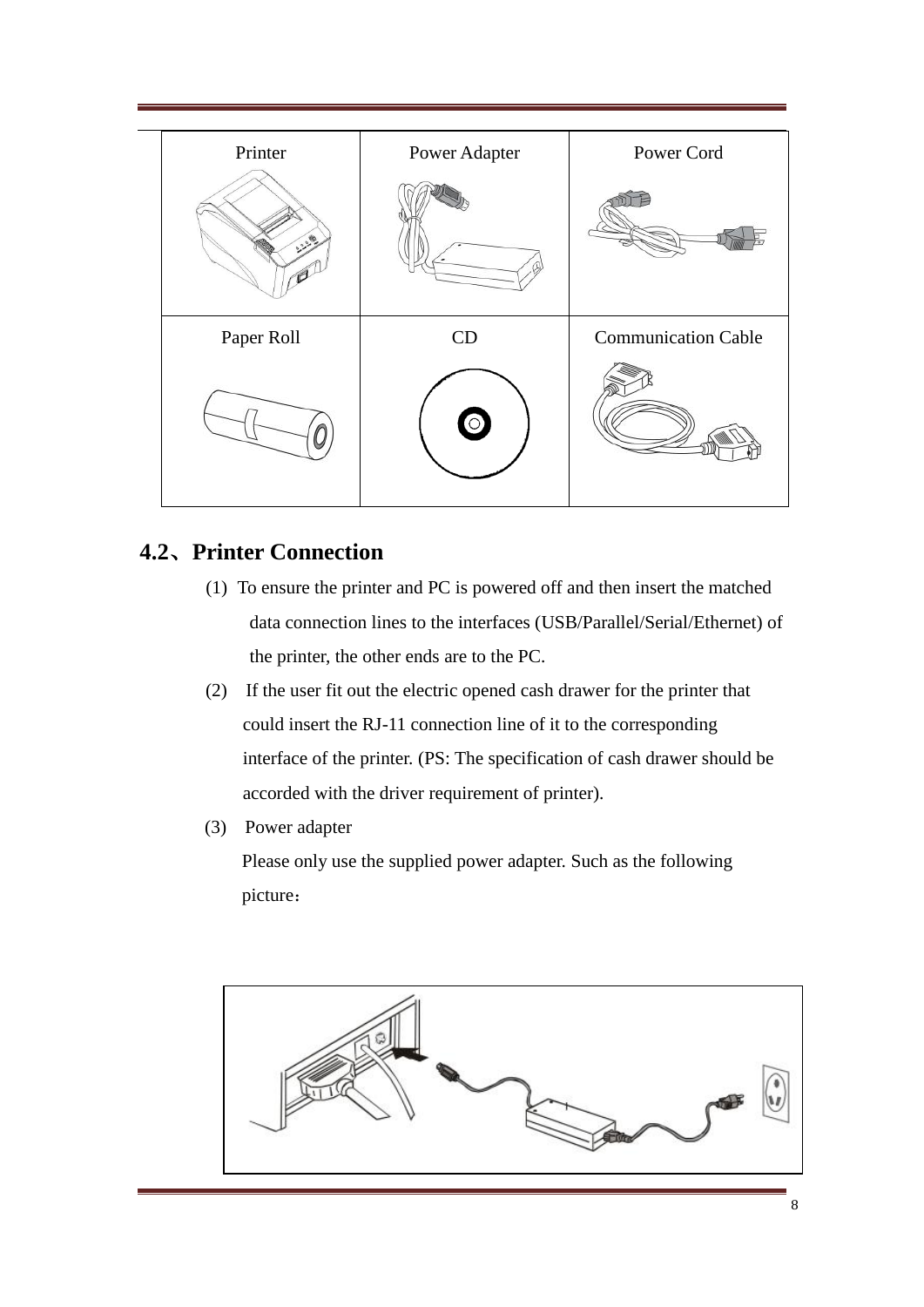#### *Notice:*

- (1) Firstly, insert the power supply plug DC12V of printer; then connect the AC220V power; lastly, turn on the switch. Please operate it by the instruction steps; otherwise, it would damage the printer.
- (2) Use unsuitable power adapter would cause the bad print result; even though may cause the breakdown of printer.
- (3) Do not connect the telephone line to the interface of cash drawer; because it may result the damage for printer and telephone.
- (4) Do not pull the power soft wire when unplugging, if the user does it by force may result the breakdown of the printer and power adapter.

# <span id="page-8-0"></span>**4.3**、**Load the Paper Roll**

Model: RP58 printer use 58mm width thermal paper, which with easy paper loading. The loading instruction is listed at below:

- (1) Open the top cover of printer.
- $(2)$  Loading the paper roll as following picture. (Left is correct; right is wrong).



- (3) Pull a part of paper out of the paper trough and then close the top cover.
- (4) Use the cutter of printer to tear off the extra paper.

# <span id="page-8-1"></span>**4.4**、**Power Switch, Keystroke and Indicator Light**

#### <span id="page-8-2"></span>**4.4.1 Power Switch**

 Switch is for turning on/off the power supply of printer which is located right ahead of it. When pressing "-" is turn on the printer and pressing "O" is turn off.

*Notice:* Do not turn on the switch unless the user connects the power supply.

#### <span id="page-8-3"></span>**4.4.2 Keystroke and Indicator Light**

Keystroke and indicator board is listed as below: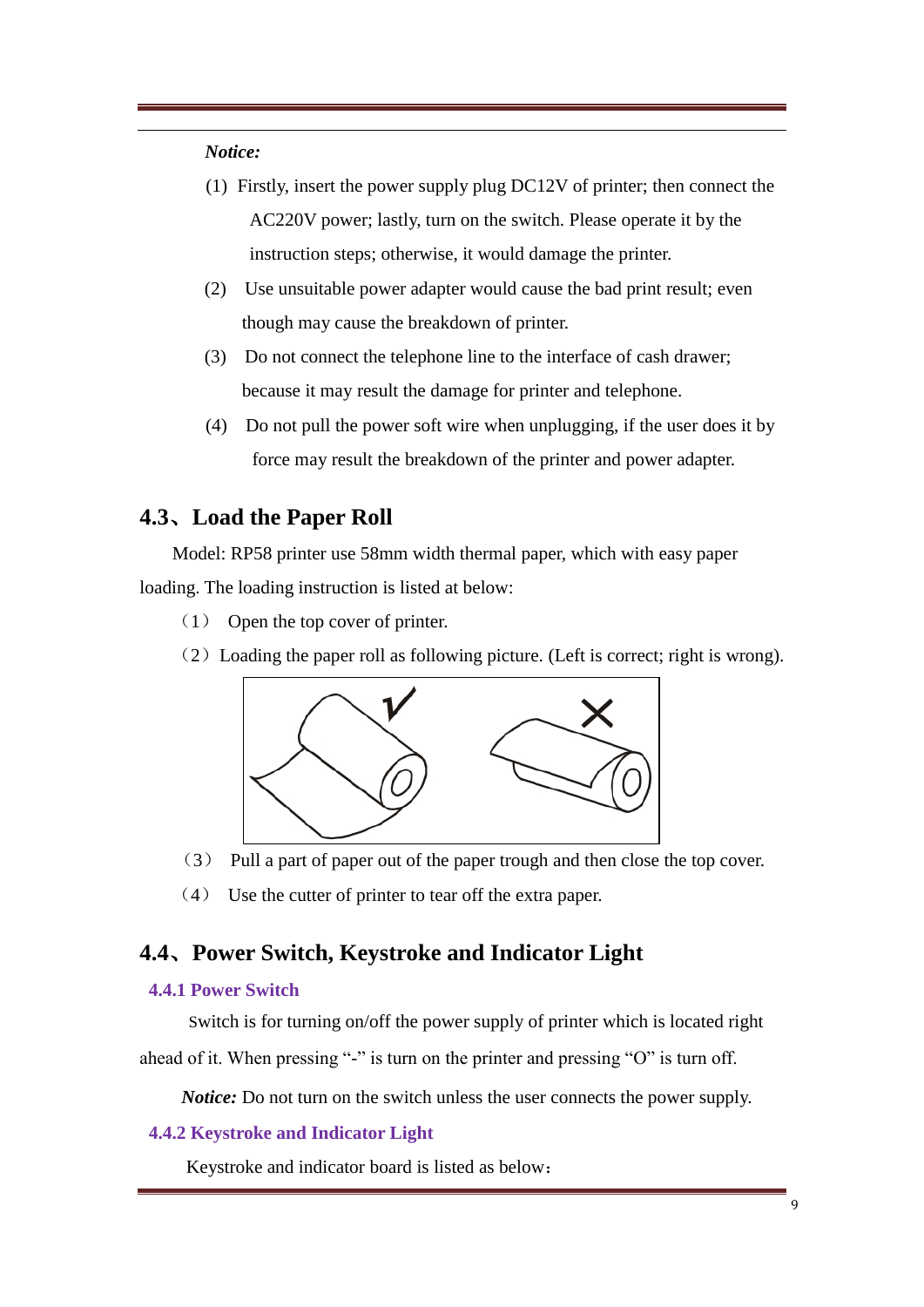

# **Function Description of Keystroke and Indicator Light**:

#### **FEED Key:**

In the standby status, the printer would be continuous feed when pressing the feed key. Of course, the key is inefficacy when the printer is working.

Press the feed key and switch on the power supply while the key is still under pressing, then the user could do the self-checking of printer.

#### **POWER LIGHT**(**Green**):

Light appears when connected to the power supply.

#### **ERROR LIGHT**(**Red**):

Light appears under following condition:

Such as: paperless, paper jam, print head overheat, print head error or other situations.

#### **PAPER LIGHT**(**Red**):

Light appears when paperless.

# <span id="page-9-0"></span>**5**、**Self-checking**

 Self-checking can test the printer is work well or not, if it can print the test list correctly that means the printer is good enough (which is excluding the problem with the connected interface to PC); otherwise, it needs repair.

Self-checking could print software version number, print density, interface type, English character and some Chinese characters by order.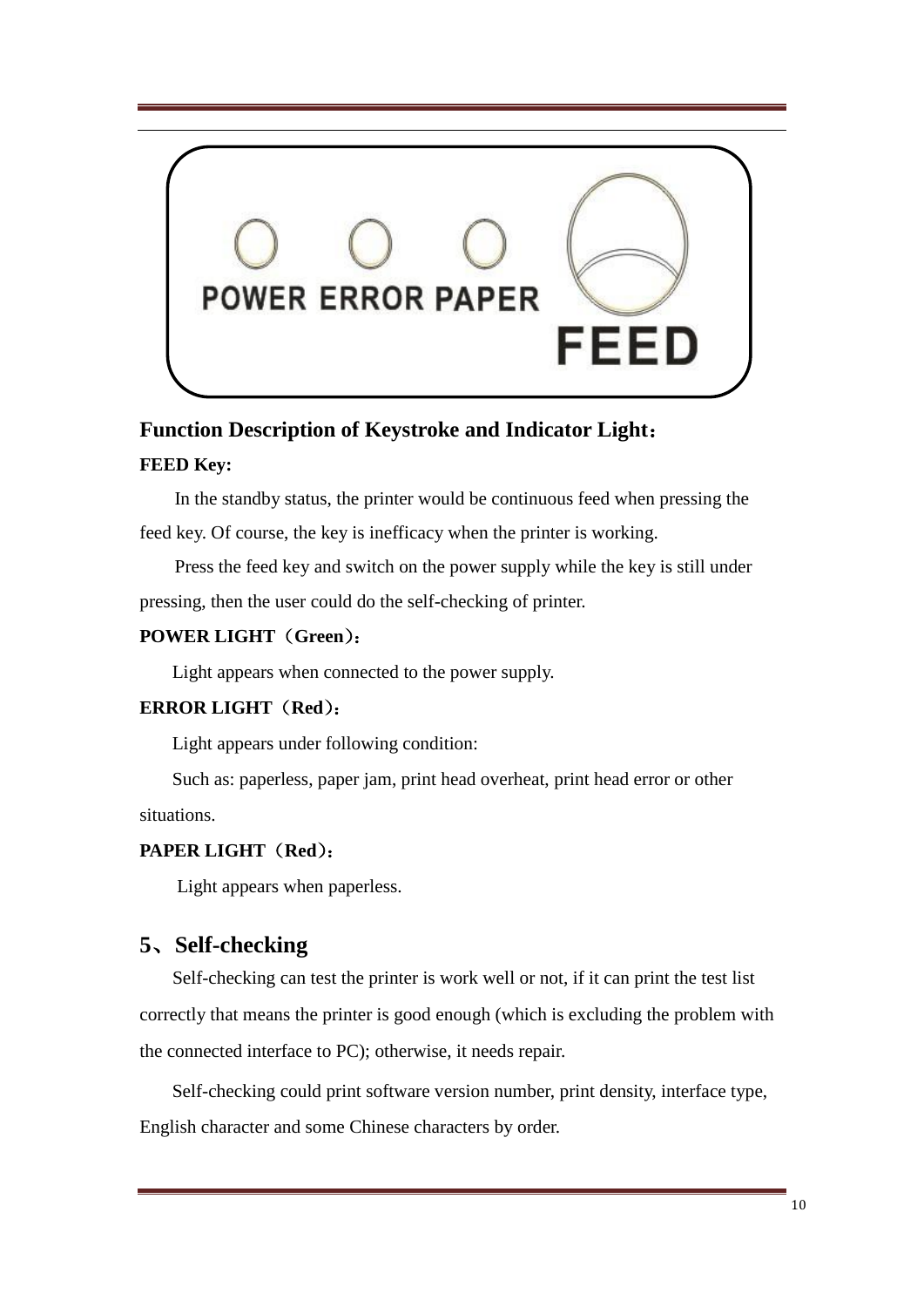**Self-checking procedure:** Make sure the printer is connected to the power, then press the feed key and switch on the power supply while the key is still under pressing. At the same time, the printer begins to self-checking. Please loosen the key within five seconds and the printer would print the self-testing list after it.

The test list looks like the following when it finished:

Selftest

\*\*\*\*\*

\*\* Completed \*\*

#### <span id="page-10-0"></span>**6**、**Serial Interface**

RP58 serial interface adopt RS-232 standard, baud rate is 9600bps, data structure is no parity,  $8 \text{ bits of data and } 1 \text{ stop bit, supports RTS/CTS and XON/XOFF}$ handshake protocol.

Pin function of serial interface is listed as below:

| <b>Pin number</b> | Model      | <b>Signal Source</b> | <b>Specification</b>                                                                                                                       |
|-------------------|------------|----------------------|--------------------------------------------------------------------------------------------------------------------------------------------|
| $\overline{2}$    | <b>TXD</b> | Printer              | The printer will be sent XON/XOFF to PC when<br>operating the XON/XOFF handshake protocol.                                                 |
| 3                 | <b>RXD</b> | PC.                  | Printer received the data from PC.                                                                                                         |
| 7                 | <b>RTS</b> | Printer              | The signal reflects the current printing status, low<br>voltage means the printer could not receive the<br>data, high voltage is contrary. |
| 5                 | <b>GND</b> |                      | <b>Signal Source</b>                                                                                                                       |
| 4                 | DTR.       | Printer              | The same as pin number 7.                                                                                                                  |

Connection diagram of serial interface between printer and PC:

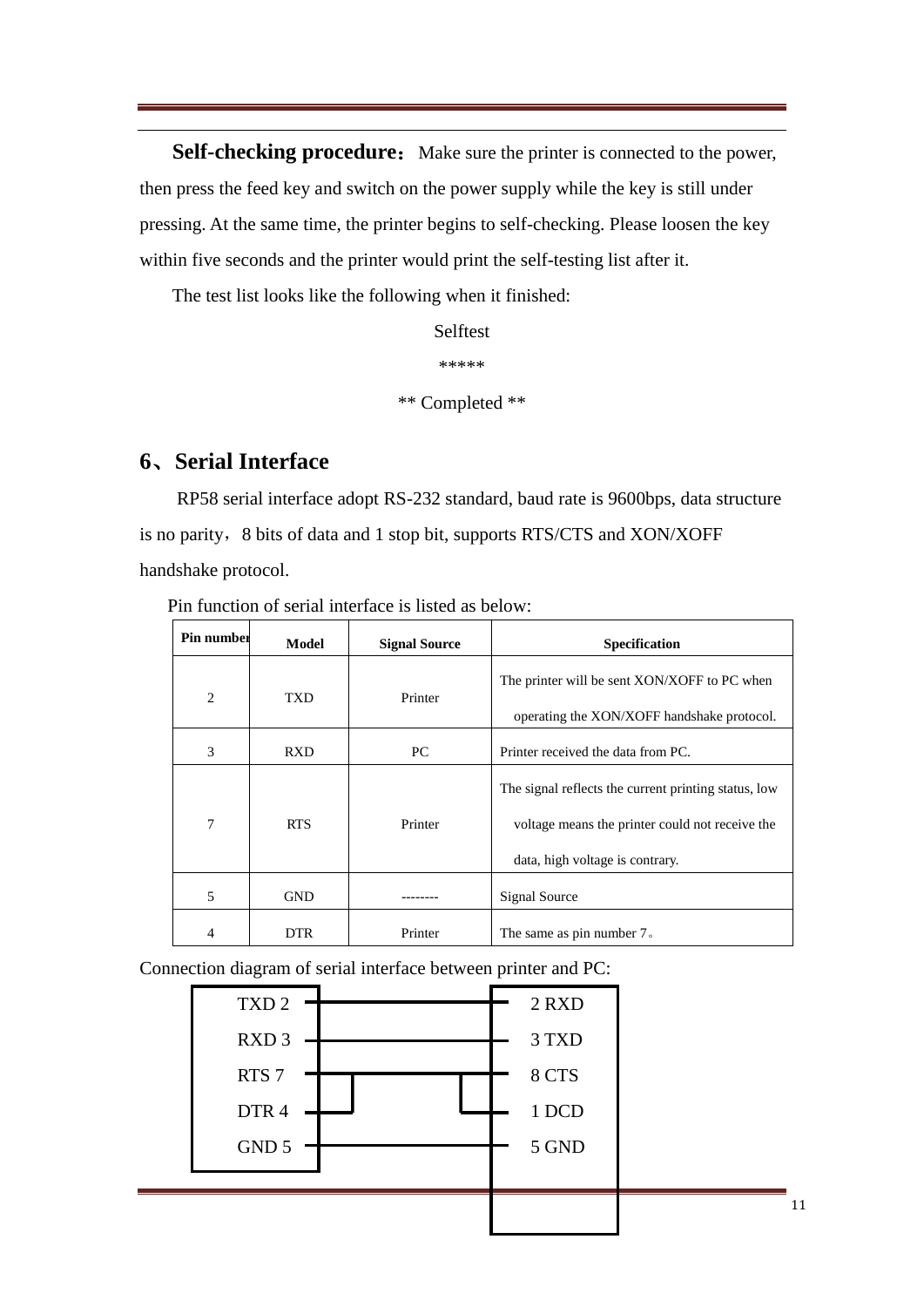|                                 | 6 DSR                          |  |
|---------------------------------|--------------------------------|--|
| Serial interface of printer DB9 | 4 DTR                          |  |
|                                 | Serial interface of POS PC DB9 |  |

# <span id="page-11-0"></span>**7**、**Parallel Interface**

RP58 parallel interface is 25pin, 8 bit parallel transfers, supports BUSY/nAck

handshake protocol.

| Pin number     | <b>Model</b>       | <b>Signal Source</b> | Specification                                                               |
|----------------|--------------------|----------------------|-----------------------------------------------------------------------------|
| $\mathbf{1}$   | /STB               | PC                   | Data strobe trigger pulse, data is read-in<br>when falling edge.            |
| $\overline{2}$ | DATA <sub>2</sub>  | PC                   | These signals stand for the first to the                                    |
| 3              | DATA3              | PC                   | eighth information of parallel data.                                        |
| $\overline{4}$ | DATA4              | PC                   | Each signal when the logic shows"?" is                                      |
| 5              | DATA5              | PC                   | high electrical level, when the logic                                       |
| 6              | DATA6              | PC                   | shows"0" is low electrical level.                                           |
| 7              | DATA7              | PC                   |                                                                             |
| 8              | DATA8              | PC                   |                                                                             |
| 9              | DATA9              | PC                   |                                                                             |
| 10             | nAck               | Printer              | Answer signal means the printer has<br>received the date of previous byte.  |
| 11             | <b>BUSY</b>        | Printer              | High electrical level means the printer is<br>busy, could not receive data. |
| 12             | <b>GND</b>         |                      | Electrical grounding, low electrical level.                                 |
| 13             | Select             | Printer              | The resistance pulls up high electrical<br>level.                           |
| 18-25          | <b>GND</b>         |                      | Electrical grounding, low electrical level.                                 |
| 15             | NError(nFa<br>ult) | Printer              | Error signal.                                                               |

Pin function of parallel interface is listed as below:

# <span id="page-11-1"></span>8、Ethernet Interface

The Ethernet interface connector of RP-58 printer is standard RJ45-8P, support 10M/100M network and adaptive transmission speed.

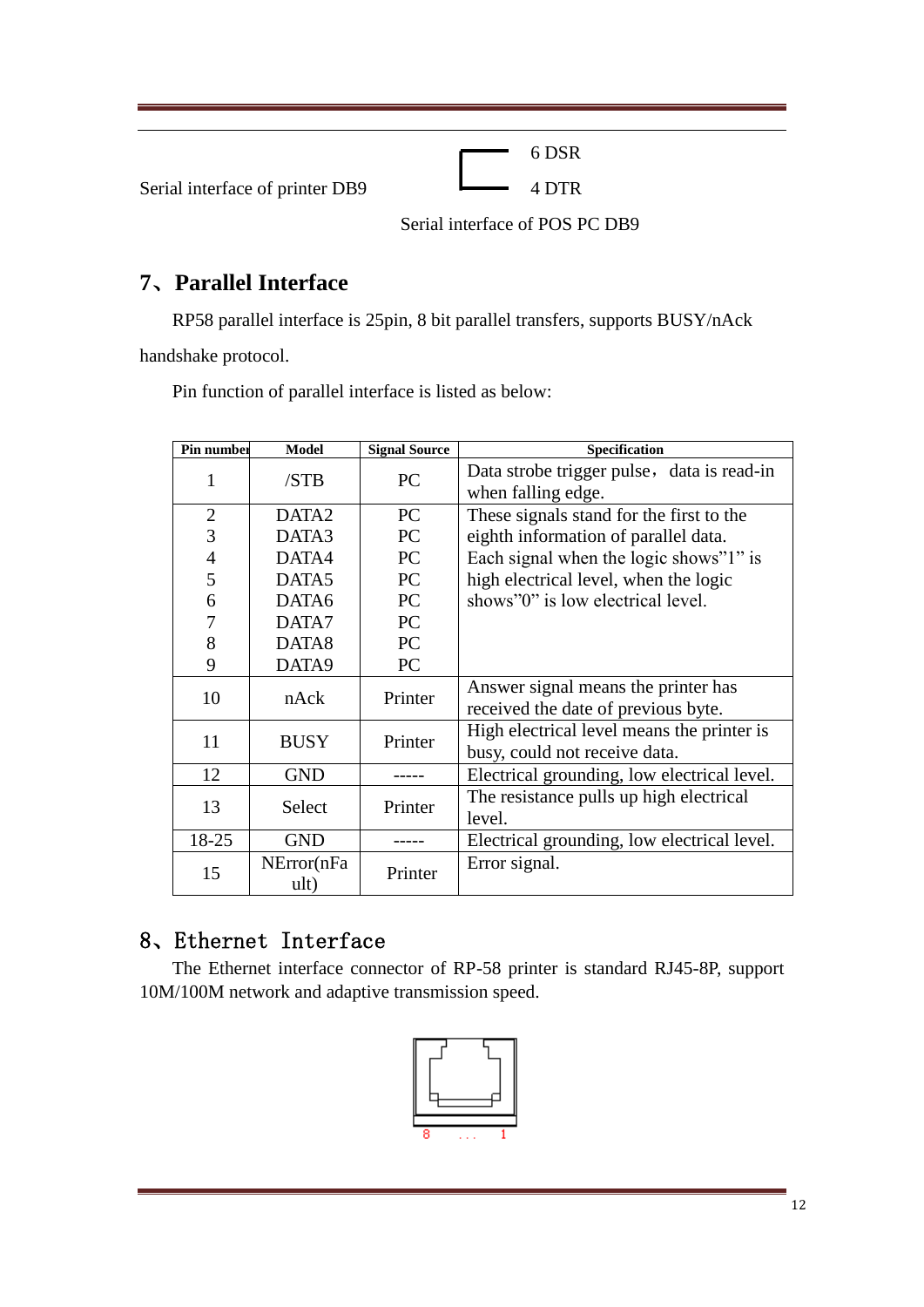| <b>Pin Number</b> | <b>Signal Source</b> | Specification       |  |
|-------------------|----------------------|---------------------|--|
| 1                 | TX+                  | Transmit            |  |
|                   |                      | differential line + |  |
| 2                 | TX-                  | Transmit            |  |
|                   |                      | differential line-  |  |
| 3                 | $RX+$                | Receive             |  |
|                   |                      | differential line+  |  |
| 4                 | NC.                  | No function         |  |
| 5                 | ΝC                   | No function         |  |
|                   |                      | Receive             |  |
|                   | 6<br>RX-             |                     |  |
| 7                 | ΝC                   | No function         |  |
| 8                 | ΝC                   | No function         |  |

# <span id="page-12-0"></span>**9**、**Cash Drawer Interface**

Cash drawer interface adopt RJ-11 standard, 6 lines socket and the output of it is DC 12V/1A. Insert the RJ-11 socket to the corresponding interface which could through the printer to open the cash drawer.

| <b>Pin Number</b>           | <b>Signal</b>                | <b>Flow</b>      |
|-----------------------------|------------------------------|------------------|
|                             |                              | <b>Direction</b> |
|                             | Empty                        | Empty            |
| $\mathcal{D}_{\mathcal{L}}$ | Electrical grounding         | Output           |
| 3                           | Empty                        | Empty            |
|                             | Driver Signal of Cash Drawer | Output           |
|                             | Empty                        | Empty            |
|                             | Empty                        | Empty            |

Pin function of cash drawer interface is listed as below:

# <span id="page-12-1"></span>**10**、**Printer Maintenance**

# <span id="page-12-2"></span>**10.1 Print Head Maintenance**

When the printer has following circumstances should clean the print head:

- $(1)$  Printing is not clear;
- $(2)$  Some longitudinal columns on the printing page is vague;
- (3)Loud noise when feeding.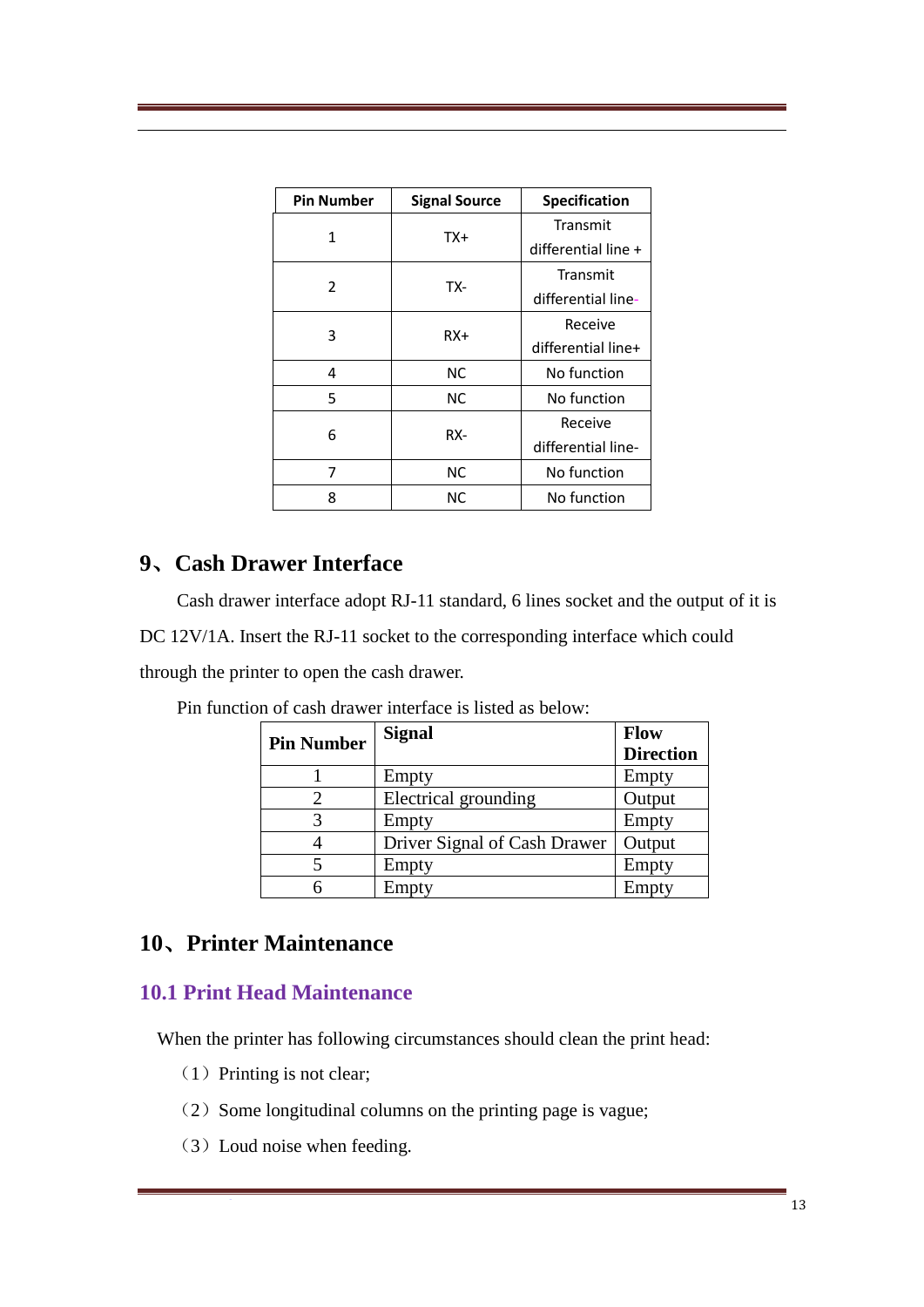Procedure of maintaining the print head is listed below:

 $(1)$  Turn off the power supply and open the top cover. Remove the paper if necessary.

 $(2)$  Please wait for the cooling of print head if it just finish printing.

(3)Use the cotton cloth and dip it in the absolute ethyl alcohol to clean the surface of print head.

(4)When the absolute ethyl alcohol is completely volatilized, please close the top cover and restart the printer.

#### <span id="page-13-0"></span>**10.2 Sensor Maintenance**

When the printer has following circumstance should clean the paperless sensor:

 $(1)$  During the printing, the printer occasionally stop print and the paperless alarm is beeping.

(2) No paperless alarm.

Procedure of maintaining the sensor is listed below:

 $(1)$  Turn off the power supply and open the top cover. Remove the paper if necessary.

 $(2)$  Use the cotton cloth and dip it in the absolute ethyl alcohol to clean the surface of sensor.

(3)When the absolute ethyl alcohol is completely volatilized, please close the top cover and restart the printer.

#### <span id="page-13-1"></span>**10.3 Print Roll Maintenance**

When the printer has following circumstance should clean the print roll:

- $(1)$  Printing is not clear;
- $(2)$  Some longitudinal columns on the printing page is vague;
- (3)Loud noise when feeding.

Procedure of maintaining the print roll is listed below:

 $(1)$  Turn off the power supply and open the top cover.